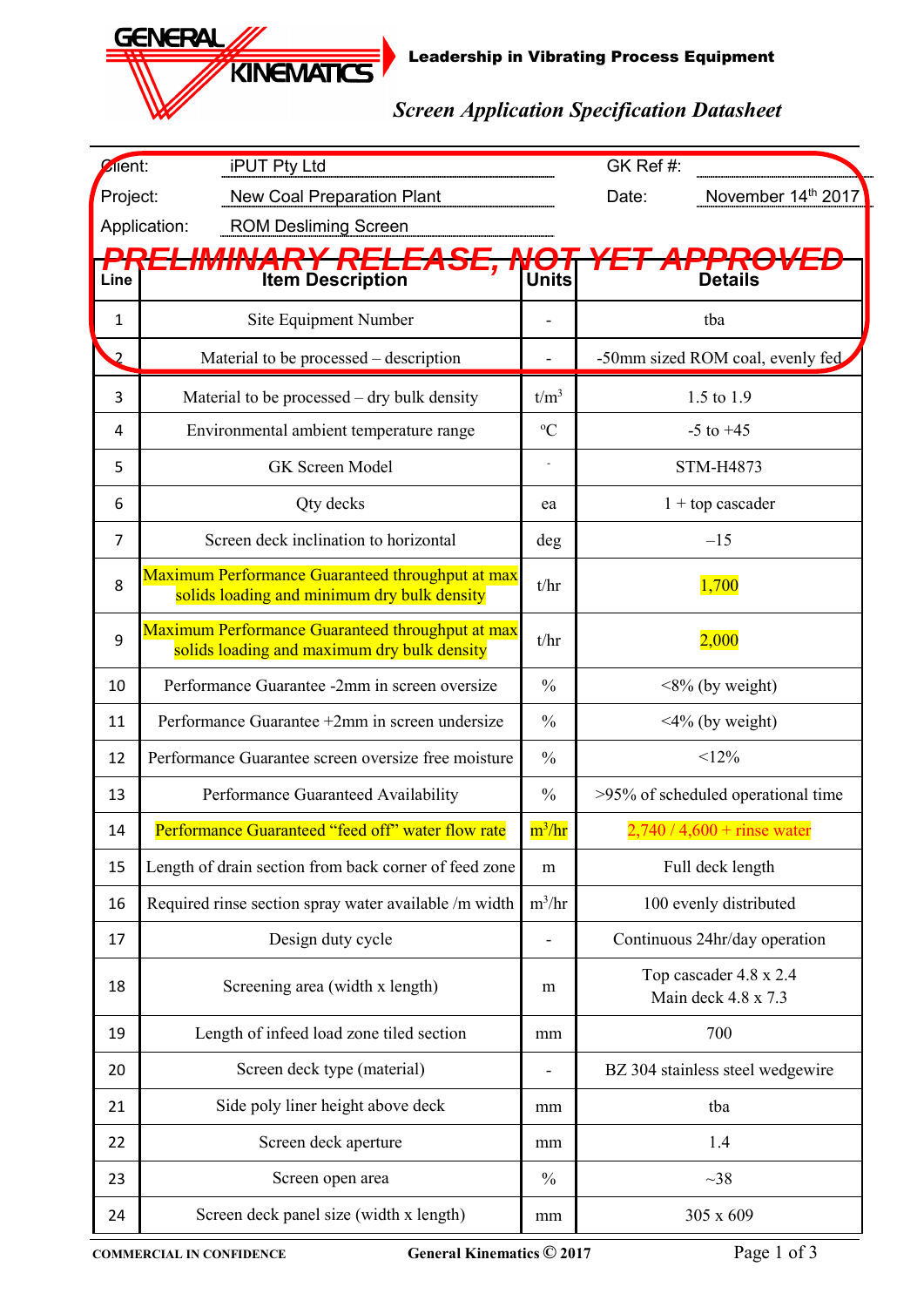## General Kinematics Corporation



| Line | <b>Item Description</b>                                                                         | <b>Units</b>             | <b>Details</b>                                                                                                                                                                                                                  |  |  |
|------|-------------------------------------------------------------------------------------------------|--------------------------|---------------------------------------------------------------------------------------------------------------------------------------------------------------------------------------------------------------------------------|--|--|
| 25   | Total screen area                                                                               | m <sup>2</sup>           | 46                                                                                                                                                                                                                              |  |  |
| 26   | Amplitude of vibration stroke                                                                   | mm                       | $~10-11$                                                                                                                                                                                                                        |  |  |
| 27   | Exciter drive motor running speed                                                               | <b>RPM</b>               | 750                                                                                                                                                                                                                             |  |  |
| 28   | Critical speed $ñ$ (expected)                                                                   | <b>RPM</b>               | ~1830                                                                                                                                                                                                                           |  |  |
| 29   | Guaranteed max sound level @ 1m                                                                 | dB(A)                    | $< 85$ (unloaded)                                                                                                                                                                                                               |  |  |
| 30   | Exciter drive AC induction motor details                                                        |                          | $2@$ tba $kW$                                                                                                                                                                                                                   |  |  |
| 31   | Exciter drive motor thermal overload protection and<br>VVVF inverter fine tune speed controller |                          | Included                                                                                                                                                                                                                        |  |  |
| 32   | Qty of motor terminal boxes to be connected                                                     | $\overline{\phantom{0}}$ | $\overline{2}$                                                                                                                                                                                                                  |  |  |
| 33   | Vert accel'n component perpendicular to final stage                                             | ${\bf g}$                | $\sim$ 2.5 – 3.0                                                                                                                                                                                                                |  |  |
| 34   | Product discharge velocity                                                                      | m/s                      | $-0.2 - 0.25$                                                                                                                                                                                                                   |  |  |
| 35   | Resulting bed depth at discharge for this solids rate                                           | mm                       | $-200 - 230$                                                                                                                                                                                                                    |  |  |
| 36   | Screen fully assembled mass, empty (approx)                                                     | kg                       | tba                                                                                                                                                                                                                             |  |  |
| 37   | Trough assembly mass, no deck panels (approx)                                                   | kg                       | tba                                                                                                                                                                                                                             |  |  |
| 38   | Exciter assembly mass (approx)                                                                  | kg                       | tba                                                                                                                                                                                                                             |  |  |
| 39   | Springs, deck panels & misc items mass (approx)                                                 | kg                       | tba                                                                                                                                                                                                                             |  |  |
| 40   | Isolation balancer (if applicable) mass (approx)                                                | kg                       | Not applicable (?)                                                                                                                                                                                                              |  |  |
| 41   | Feed end max static load / corner (approx)                                                      | kN                       | tba                                                                                                                                                                                                                             |  |  |
| 42   | Discharge end max static load / corner (approx)                                                 | kN                       | tba                                                                                                                                                                                                                             |  |  |
| 43   | Feed end max dynamic load / corner (approx)                                                     | kN                       | tba vert / tba horiz (no safety factor)                                                                                                                                                                                         |  |  |
| 44   | Discharge end max dynamic load / corner (approx)                                                | kN                       | tba vert / tba horiz (no safety factor)                                                                                                                                                                                         |  |  |
| 45   | Included features with every GK screen                                                          |                          | 8 x accelerometer feed to plc for<br>spring condition monitoring<br>20 hrs continuous run shop test<br>lifting lugs for full / separate assy<br>auto lubrication system<br>Easy replacement of snap-on decks<br>and side panels |  |  |
| 46   | Exciter drive spring configuration                                                              |                          | tba                                                                                                                                                                                                                             |  |  |
| 47   | Minimum required clearances - exciter                                                           | mm                       | 75 all round                                                                                                                                                                                                                    |  |  |
| 48   | Minimum required clearances - trough                                                            | mm                       | 75 feed direction; 25 lateral                                                                                                                                                                                                   |  |  |
| 49   | Screen support system                                                                           | $\overline{\phantom{0}}$ | tba (above / below)                                                                                                                                                                                                             |  |  |